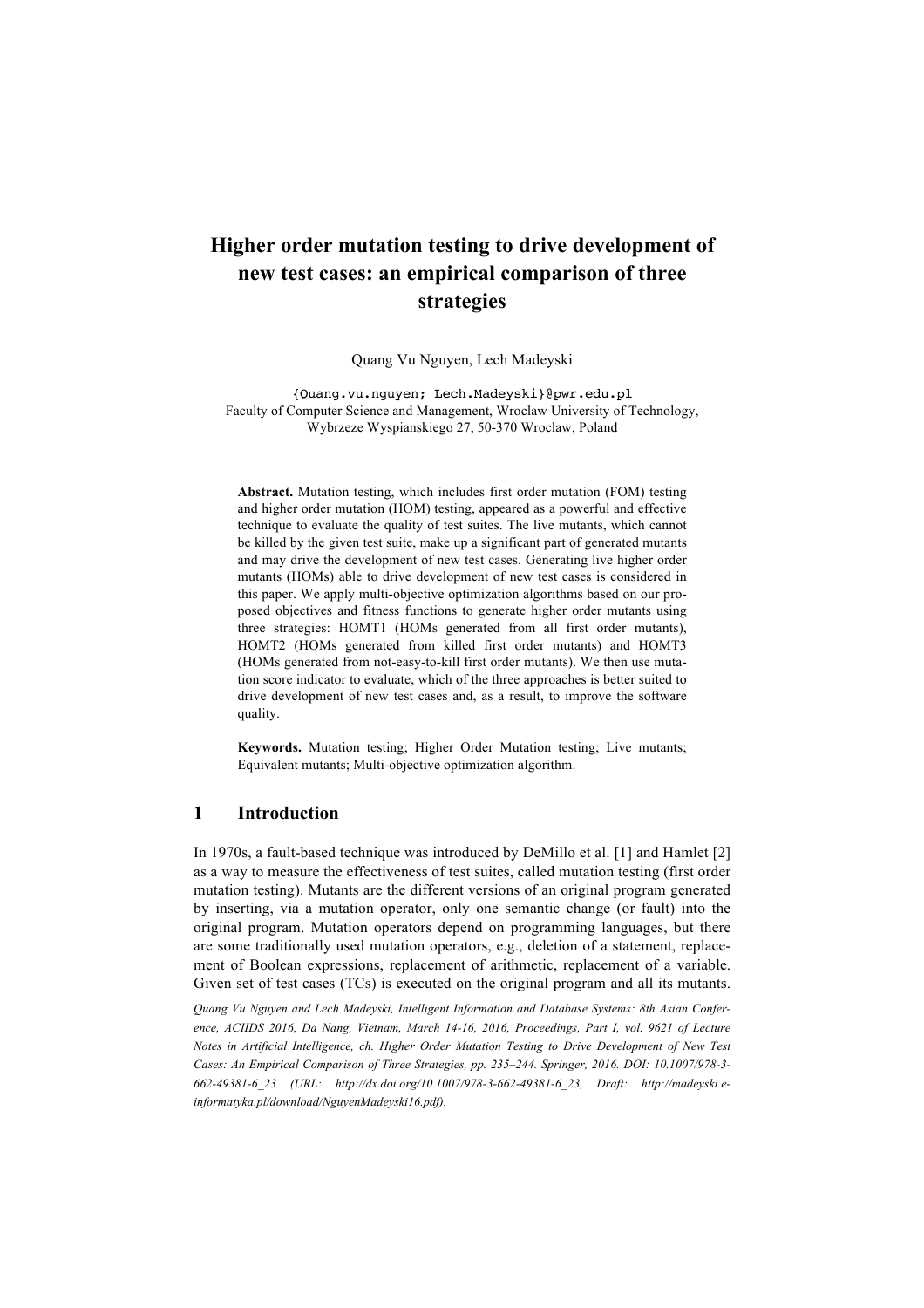If output result of mutant is different than the output result of original program, with any test case (TC), we say that the mutant is killed. In other words, the test case kills mutant. If a mutant was killed by all of given TCs, it is named "Easy to kill".

Conversely, if output results of mutant and original program are the same with all test cases, the mutant is called "live" or "not killed". In this case, none of the test cases in the given set of test cases can kill the mutant. This could be for two reasons: (1) The given set of test cases is "not good enough" to detect the difference between the original program and its mutants; it drives developers to create new test cases able to kill live mutants. (2) The mutant is an equivalent mutant; it means that the mutant has the same semantic meaning as the original program and there is no test case able to kill the mutant.

The equivalent mutant problem (EMP) is one of the crucial problems in mutation testing [4, 7, 12]. This is one of the reasons why mutation testing is not yet widely adopted in practice. A lot of approaches have been proposed for overcoming the EMP (and the mutation testing's problems in general) including second order mutation testing [7, 8, 9, 10, 11] or higher order mutation testing [3, 4, 5, 6] in general. Higher order mutation testing is an idea presented by Jia and Harman [3] and in a manifesto by Harman et al. [4]. This promising idea offers solutions to overcome the limitations of traditional mutation testing. Mutants can be classified into two types: First Order Mutants (FOMs) and Higher Order Mutants (HOMs). The first are used in traditional mutation testing and generated by applying mutation operators only once in each mutant. The second are used in higher order mutation testing and constructed by inserting two or more changes per mutant.

Mutation score (or mutation adequacy) was defined as the ratio of the number of killed mutants to the number of non-equivalent mutants [13]. The number or nonequivalent mutants is a difference between total number of generated mutants and number of equivalent mutants.

Mutation score indicator (MSI) is another quantitative measure of the quality of test cases. Different from MS, MSI was defined as the ratio of killed mutants to all generated mutants [7, 14, 15, 16, 17]. MSI lies between 0 and 1. If MSI is 0, all generated mutants are live mutants. If MSI is 1, all mutants are killed. Ignoring equivalent mutants means that we accept the lower bound on mutation score. In addition, in fact many mutation operators can produce equivalent mutants of the same behaviour as the original program, while detection of equivalent mutants often involves additional human effort.

Live mutant problem includes equivalent mutants and non-equivalent mutants, which could be killed by adding high quality TCs. So, existing live mutants can drive development of new high quality TCs. Development of new high quality TCs decreases the number of live mutants due to new TCs able to kill some non-equivalent live mutants. New high quality TCs have a positive impact on software quality. Our goal is to investigate which strategy to generate HOMs gives more opportunities to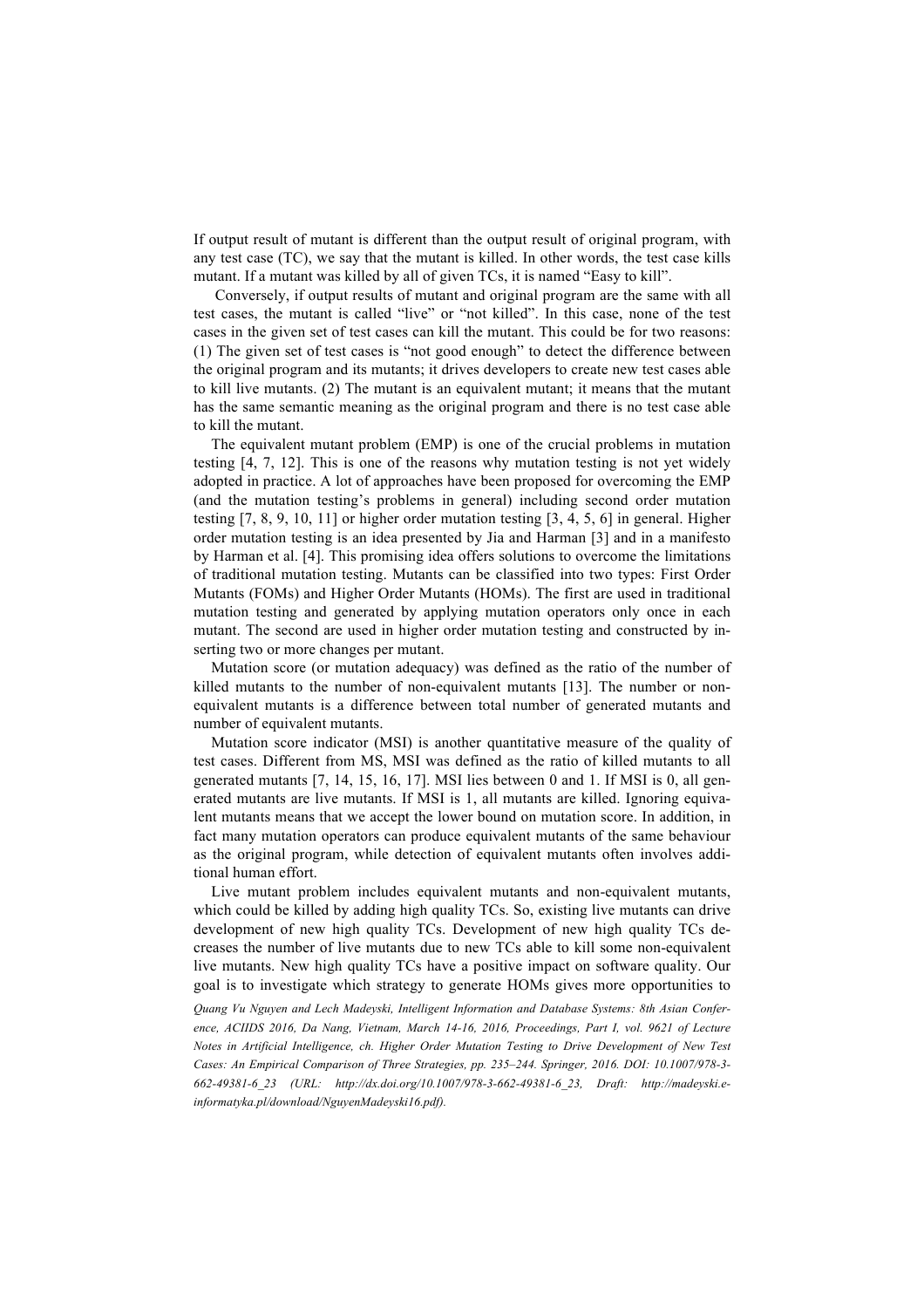drive development of high quality TCs. Three considered strategies are: 1) HOMT1 - HOMs generated from all first order mutants, 2) HOMT2 - HOMs generated from killed first order mutants and 3) HOMT3 - HOMs generated from not-easy-to-kill first order mutants.

In this paper, we apply three multi-objective optimization algorithms – NSGAII, NSGAIII and eMOEA (Epsilon-MOEA) – to generate HOMs based on our objectives and fitness functions. We use mutation score indicator (MSI) as the indicator of usefulness of higher order mutation in driving development of TCs. Furthermore, HOMs simulate faults, which require more than one change to correct them. This kind of faults, represented by HOMs, is even more realistic than faults represented by FOMs. For example, Purushothaman and Perry [23] found that there is less than 4 percent probability that a one-line change will introduce a fault in the code. Hence, HOMs complement FOMs and enhance realism of mutation testing giving opportunity to simulate more realistic faults and create test cases able to spot these kind of faults. Also the number of equivalent mutants in each of the strategies (FOMT, HOMT1, HOMT2 and HOMT3) would be different. Hence, our dependent variable (MSI) is indeed an approximate measure of how useful each of the strategies can be in driving TCs development.

The rest of the paper is organized as follows. Section 2 includes our objectives and fitness function, which are applied to multi-objective optimization algorithms. Section 3 presents the experimental procedure, the proposed multi-objective optimization algorithms and real-world projects under test. Section 4 shows results of the empirical evaluation. Section 5 discusses threats to validity, while the last section presents conclusions and proposition of future works.

# **2 Objectives and fitness functions**

Based on the idea "number of test cases (TCs) which can kill HOMs is as small as possible", we have proposed objectives and fitness functions [29], which we will apply in the different multi-objective optimization algorithms to generate HOMs. Some notations are explained below (See Figure 1):

H: a HOM, constructed from FOMs:  $F_1$  and  $F_2$ 

T: The given set of test cases

 $T_{F1}$ ⊂T: Set of test cases that kill FOM1

 $T_{F2}$ ⊂T: Set of test cases that kill FOM2

 $T_H \subset T$ : Set of test cases that kill H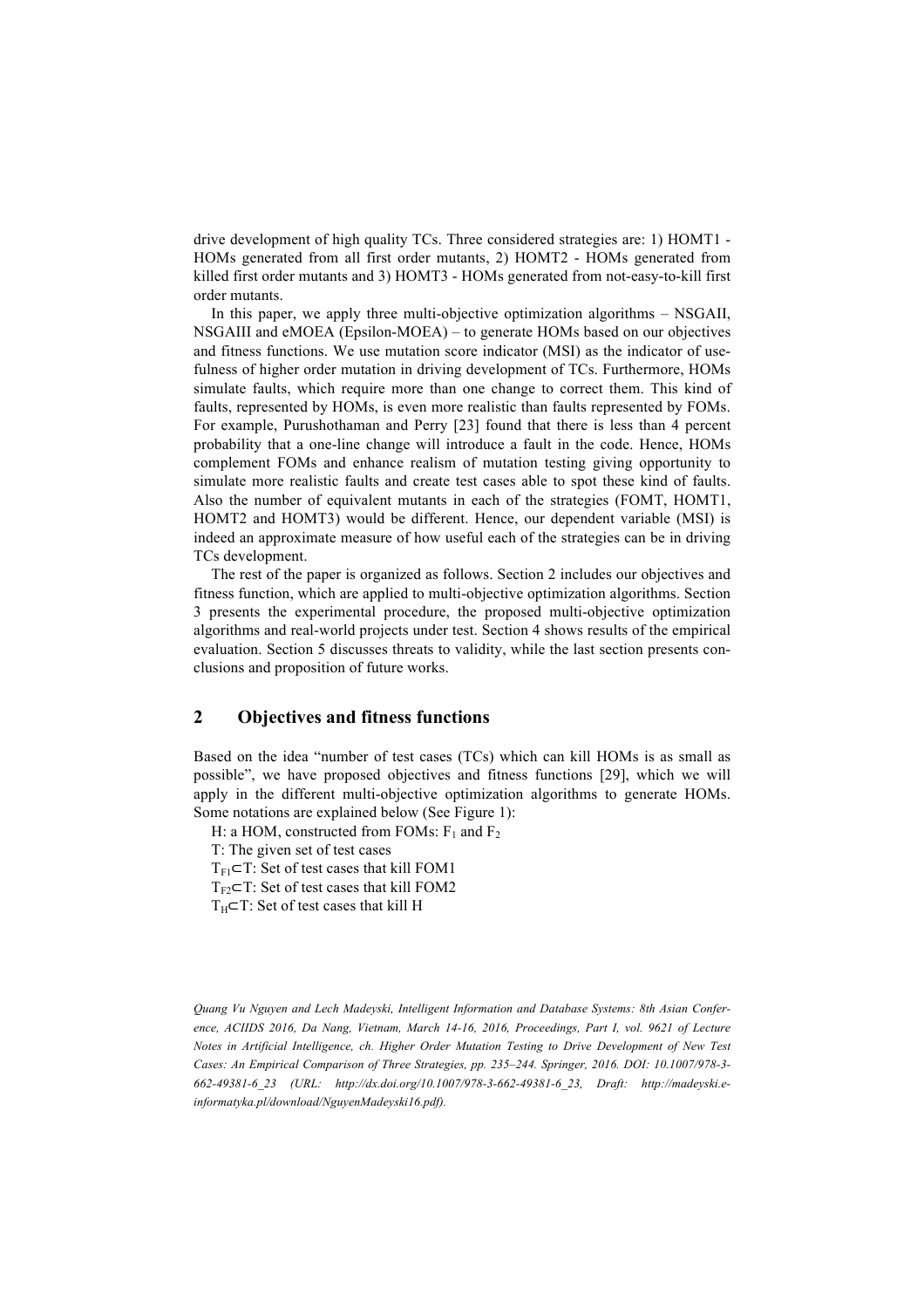

**Fig. 1.** The combination of sets of TCs

 $A \subset T_H$ : Set of test cases that can kill H and all its constituent FOMs.

 $B \subset T_H$ : Set of test cases that kill H but cannot kill any its constituent FOMs.

 $C \subset T_H$ : Set of test cases that kill H and can kill FOM1 or FOM2.

The Figure 1 showed that the set of TCs that kills a HOM can be divided into 3 subsets:

- The first is the subset that can kill HOM and all its constituent FOMs (subset A)

- The second is the subset that kills HOM and can kill FOM1 or FOM2 (subset C)

- The third is the subset that only kills HOM and cannot kill any FOMs (subset B)

From that, we have proposed objectives and their fitness functions [29] (see Equations below) to apply multi-objective optimization algorithms to construct HOMs as

follows:

**Objective 1**: Minimize the number of TCs that kill HOM and also kill all its constituent FOMs (The fitness function is fitness(OB1) in Equation 1).

**Objective 2**: Minimize the number of TCs that kill HOM but cannot kill any their constituent FOMs (The fitness function is fitness(OB2) in Equation 2).

**Objective 3**: Minimize the number of TCs that kill HOM and can kill FOM1 or FOM2 (The fitness function is fitness(OB3) in Equation 3).

$$
fitness(OB1) = \frac{\#(T_H \cap T_{F1} \cap T_{F2})}{\#T_H}
$$
 (1)

$$
fitness(OB2) = \frac{\#(T_H \setminus (T_{F1} \cup T_{F2}))}{\#T_H}
$$
 (2)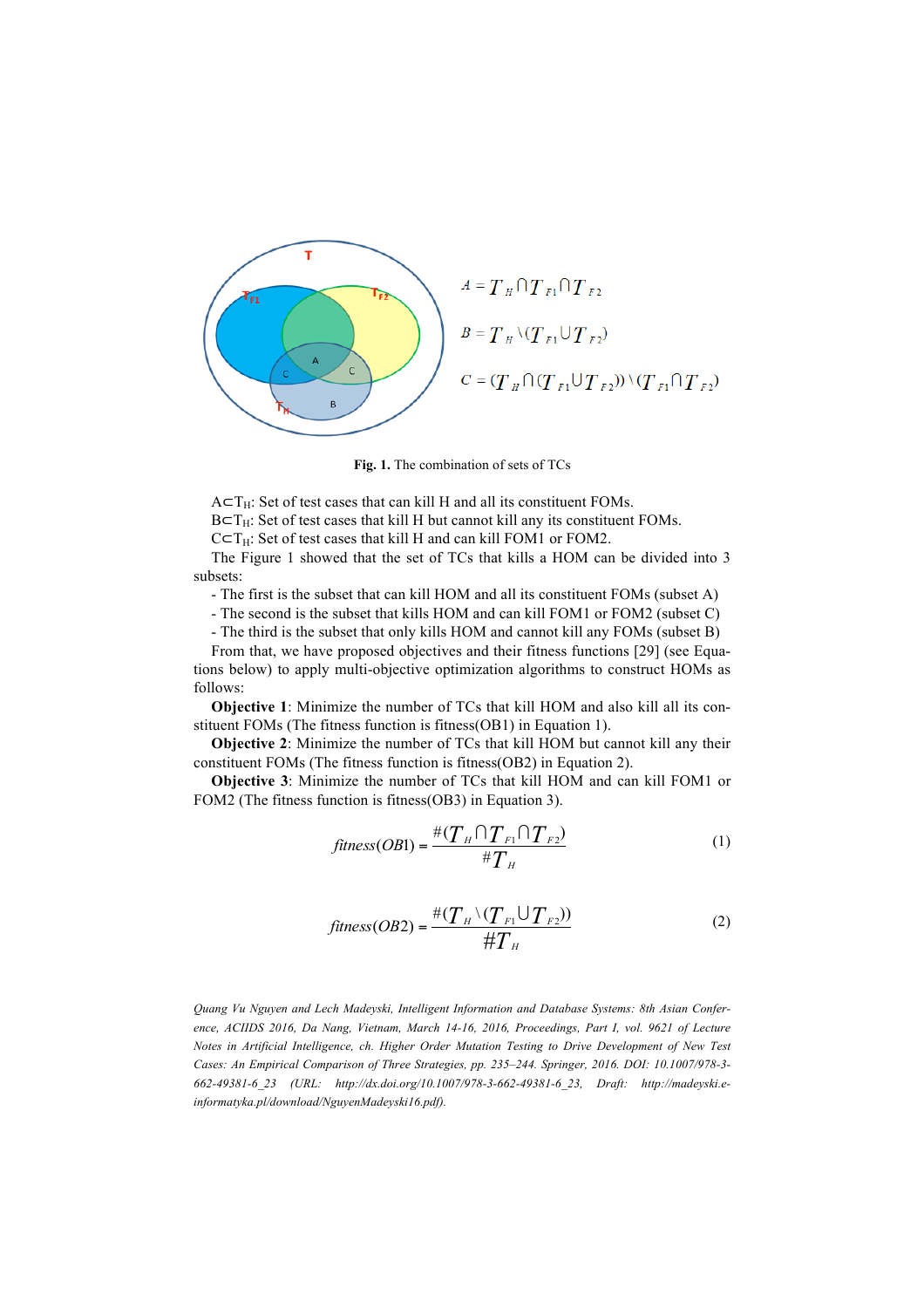$$
fitness(OB3) = \frac{\#((T_H \cap (T_{F1} \cup T_{F2})) \setminus (T_{F1} \cap T_{F2}))}{\#T_H}
$$
(3)

$$
fitness(H) = \frac{\#T_H}{\#(T_{F1} \cup T_{F2})}
$$
\n(4)

The values of fitness(OB1), fitness(OB2) and fitness(OB3) lie between 0 and 1. In addition, we also have proposed the fitness(H) function (Equation 4) which is used to evaluate a HOM whether it is harder to kill than its constituent FOMs or not. If the number of TCs that can kill HOM is smaller than the number of TCs that can kill its FOMs, HOM is called harder to kill than its constituent FOMs.

## **3 Experiment planning and execution**

The aim of our experiment was to answer the research question: How to combine FOMs to create hard to kill HOMs (well suited to evaluate the quality of test cases and drive their development)?

## **3.1 Supporting tool**

We use Judy tool [17, 7] to conduct the empirical studies. Judy  $(\text{http://www.mutationtesting.org/})$  is a mutation testing tool for Java programs. It supports large set of mutation operators, as well as HOM generation, HOM execution and mutation analysis.

#### **3.2 Multi-objective optimization algorithms**

NSGA-II is the second version of the Non-dominated Sorting Genetic Algorithm that was proposed by Deb et al. [18] for solving non-convex and non-smooth single and multi-objective optimization problems. Its main features are: it uses an elitist principle; it emphasizes non-dominated solutions; and it uses an explicit diversity preserving mechanism. NSGA-III is the extension of NSGA-II which is based on the supply of a set of reference points and demonstrated its working in 3 to 15-objective optimization problems [19]. The εMOEA (eMOEA) is a steady state multi-objective evolutionary algorithm that co-evolves both an evolutionary algorithm population and an archive population by randomly mating individuals from the population and the archive to generate new solutions [20, 21].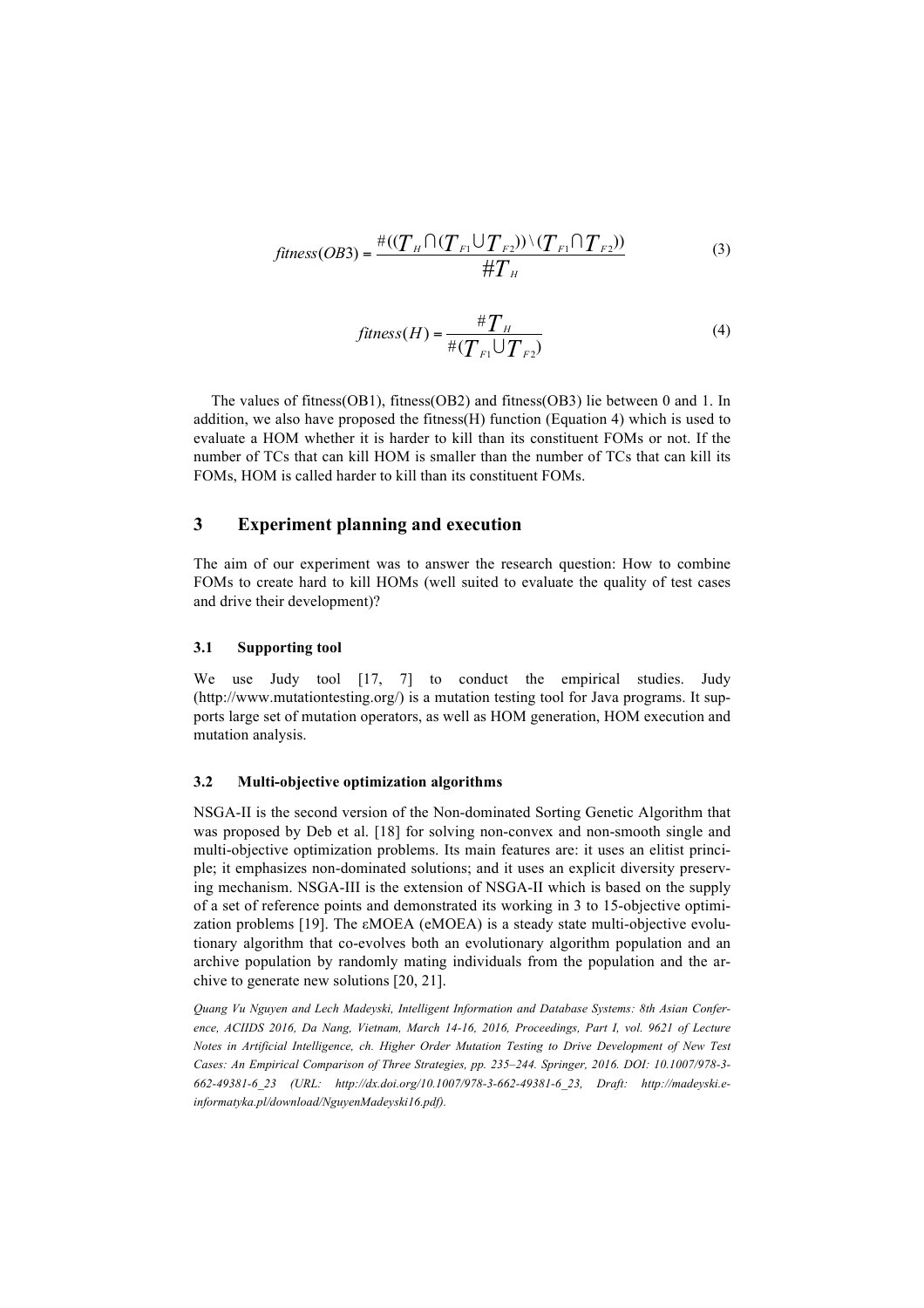## **3.3 Projects under test (PUT)**

In our empirical study we use five real-world, open source projects (see Table 1) which were downloaded from the SourceForge website (http://sourceforge.net). Table 1 shows the projects selected for the experiment along with their number of classes (NOC), lines of code (LOC) and number of given test cases (#TCs).

| Project                  | NOC | <b>LOC</b> | $\#TCs$ |  |
|--------------------------|-----|------------|---------|--|
| BeanBin                  | 72  | 5925       |         |  |
| Barbecue                 |     | 23996      | 190     |  |
| <b>JWBF</b>              |     | 13572      | 305     |  |
| CommonsChain 1.2         | 103 | 13410      |         |  |
| Commons Validiator 1.4.1 | 144 | 25422      | 00      |  |

**Table 1.** Projects under test

#### **3.4 Experimental procedure**

For each project under test, we ran the process, which was described in following experimental procedure, 5 times. HOMs were generated in three ways. Firstly, HOMs were created by combining FOMs from the set of all generated FOMs. And second one, delete first live FOMs from set of generated FOMs, then create HOMs by combining FOMs from the set of killed FOMs. And the last, first delete all of easy to kill FOMs, which were killed by all of given TCs, from set of generated FOMs, then create HOMs by combining FOMs from the set of not-easy-to-kill FOMs Then we calculated the average value of each program for each algorithm. We set out the experimental procedure as follows:

```
for each software under test do
Generate all possible FOMs by applying the set of Judy 
mutation operators
Count and save MSI of first order mutation testing
Set objectives and fitness functions
  for each multi-objective optimization algorithm do
```
- **-** set populationSize =100
- set maxMutationOrder =15

- from set of all FOMs, generate and evaluate HOMs, guided by objectives and fitness functions

- count and save MSI of higher order mutation testing
- delete the live FOMs from set of all generated FOMs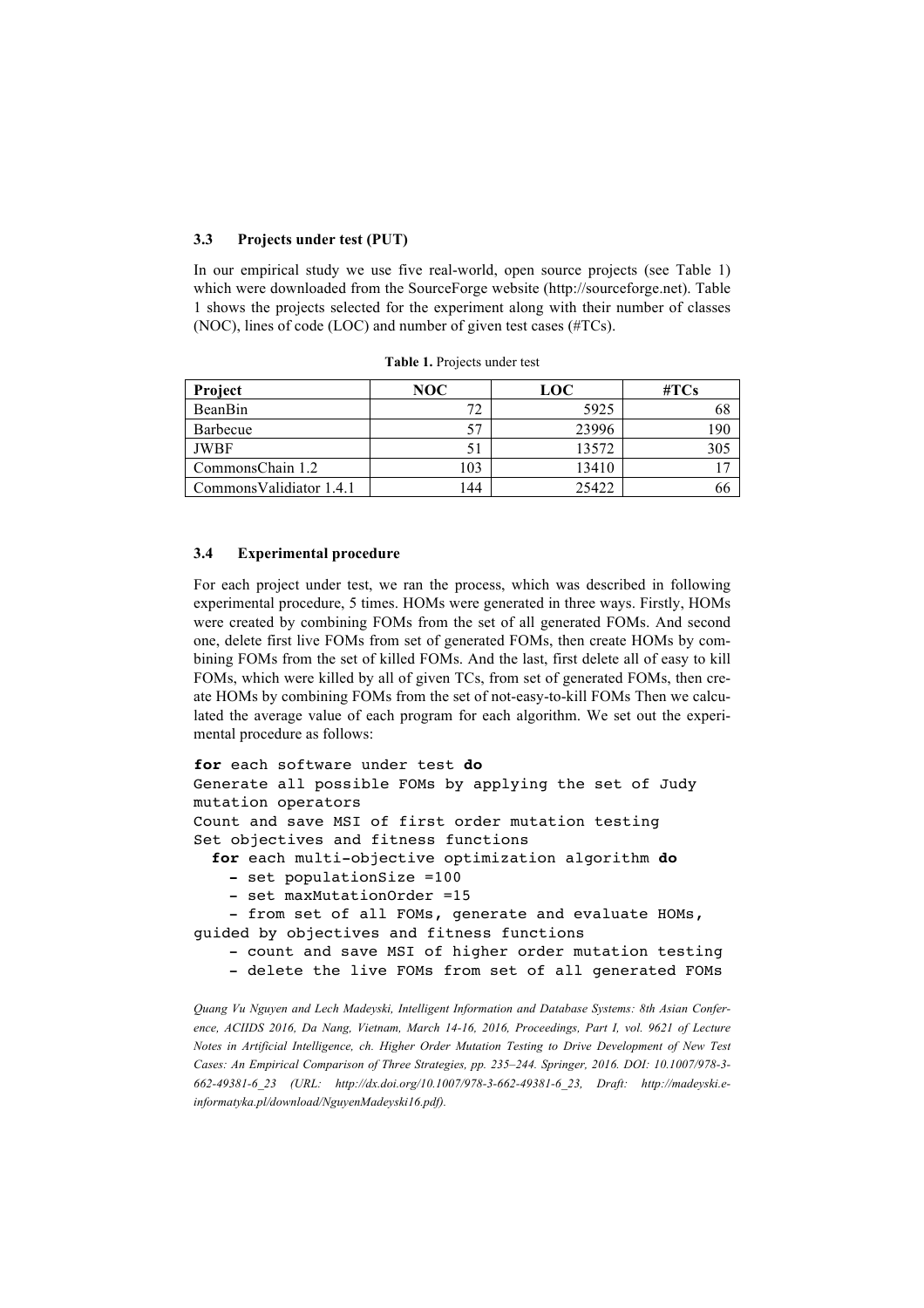```
- from set of remaining-FOMs, generate and evaluate 
HOMs, guided by objectives and fitness functions
   - count and save MSI of higher order mutation testing
    - delete the easy-to-kill FOMs from set of all gener-
ated FOMs
   - from set of remaining-FOMs, generate and evaluate 
HOMs, guided by objectives and fitness functions
   - count and save MSI of higher order mutation testing
 end
end
```
#### **4 Results and analysis**

Results were shown in Table 2. FOMT is implementation of first order mutation testing. HOMT1 is the implementation of higher order mutation testing where HOMs are generated on a basis of all FOMs. HOMT2 is the implementation of higher order mutation testing where HOMs are generated on a basis of killed FOMs. HOMT3 is the implementation of higher order mutation testing where HOMs are generated on a basis of not-easy-to-kill FOMs.

| <b>Project Under</b><br><b>Test (PUT)</b><br><b>Strategy</b> |                | <b>Barbecue</b> | <b>BeanBin</b> | <b>Commons</b><br>Chain | <b>Commons</b><br><b>Validator</b> | <b>JWBF</b> |
|--------------------------------------------------------------|----------------|-----------------|----------------|-------------------------|------------------------------------|-------------|
| <b>FOMT</b>                                                  |                | 15.79           | 15.11          | 42.65                   | 47.10                              | 12.96       |
| <b>HOMT</b>                                                  | NSGAII         | 70.59           | 36.32          | 89.92                   | 92.41                              | 94.54       |
|                                                              | NSGAIII        | 69.67           | 43.04          | 84.38                   | 92.31                              | 91.30       |
|                                                              | eMOEA          | 69.19           | 41.04          | 87.55                   | 93.15                              | 91.20       |
| <b>HOMT</b><br>2                                             | NSGAII         | 100             | 100            | 100                     | 100                                | 100         |
|                                                              | NSGAIII        | 100             | 100            | 100                     | 100                                | 100         |
|                                                              | eMOEA          | 96.15           | 100            | 100                     | 99.31                              | 100         |
| <b>HOMT</b><br>3                                             | <b>NSGAII</b>  | 64.01           | 62.11          | 40.12                   | 83.93                              | 77.78       |
|                                                              | <b>NSGAIII</b> | 54.23           | 59.23          | 50.28                   | 86.05                              | 80.00       |
|                                                              | eMOEA          | 73.59           | 69.42          | 49.67                   | 87.76                              | 90.91       |

**Table 2.** The mean value of MSI for each project under test (%)

The results presented in Table 2 indicate that the given sets of TCs of PUTs have lower MSI in first order mutation testing. It means that there are many live FOMs and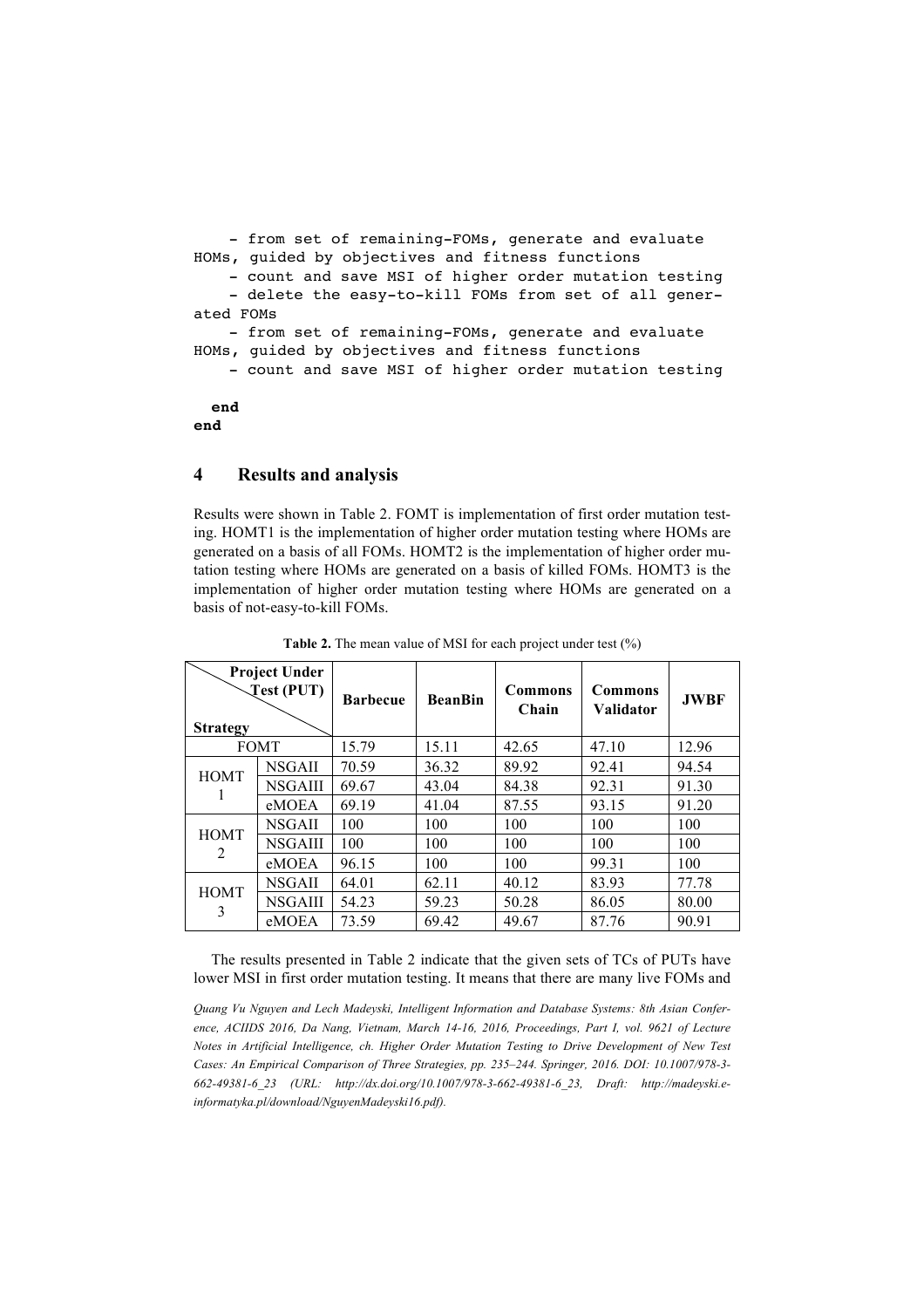the given sets of TCs are not good enough to detect the difference between original program and their mutants and, therefore, need to be improved following the results of mutation analysis based on the FOMT strategy. The numbers of live FOMs makes up from 52% to 87% of generated mutants. Only a small number of FOMs were killed by the given sets of TCs. In the case of live FOMs, we have to check whether the live FOMs are equivalent mutants or not, but it often involves additional human effort. If mutants are not equivalent, developers or testers create new TCs and check whether they are able to kill live FOMs. If live FOMs are equivalent mutants, TCs, which can kill them, do not exist.

The most striking result is that the HOMT2 strategy appeared to be useless as it gives a false impression that TCs are of high quality (MSI is equal or close to 100%) and the usefulness of HOMT2 is strongly limited, i.e., opportunities of test case improvement guided by results of HOMT2 mutation analysis are rare if any. Almost all of higher degree mutants, which were constructed by combining the killed FOMs, are also killed. This indicates that, combining first order killed mutants to create higher degree mutants is not a good way to evaluate and improve the quality of given set of test cases because the generated HOMs are easy to kill.

The HOMT1 and HOMT3 strategies seem to be better and offer more opportunities to improve the quality of given set of test cases, as MSI (and the number of killed mutants) decreased in comparison to HOMT2.

The experimental results indicated that, we should not use first order live mutants to create difficult (but possible) to kill higher order mutants. And using not-easy-tokill mutants to generate higher order mutants is a promising method, which could be applied to the area of higher order mutation testing to evaluate and improve the quality of given set of TCs.

# **5 Threats to validity**

Equivalent mutants constitute a threat to validity because the ratio of equivalent mutants in each strategy is unknown, while the problem of detecting equivalence between two mutants is an undecidable problem [7]. Furthermore, using five selected projects under test (PUTs) may not be representative of all Java programs in general and therefore, the results of the study may not be generalizable to all Java programs. Additionally the number of evaluated strategies is limited and, we think that further investigations would allow proposing new strategies for generating difficult (but possible) to kill higher order mutants. Applying other multi-objective optimization algorithms as well as the large PUTs is also needed to improve the obtained results.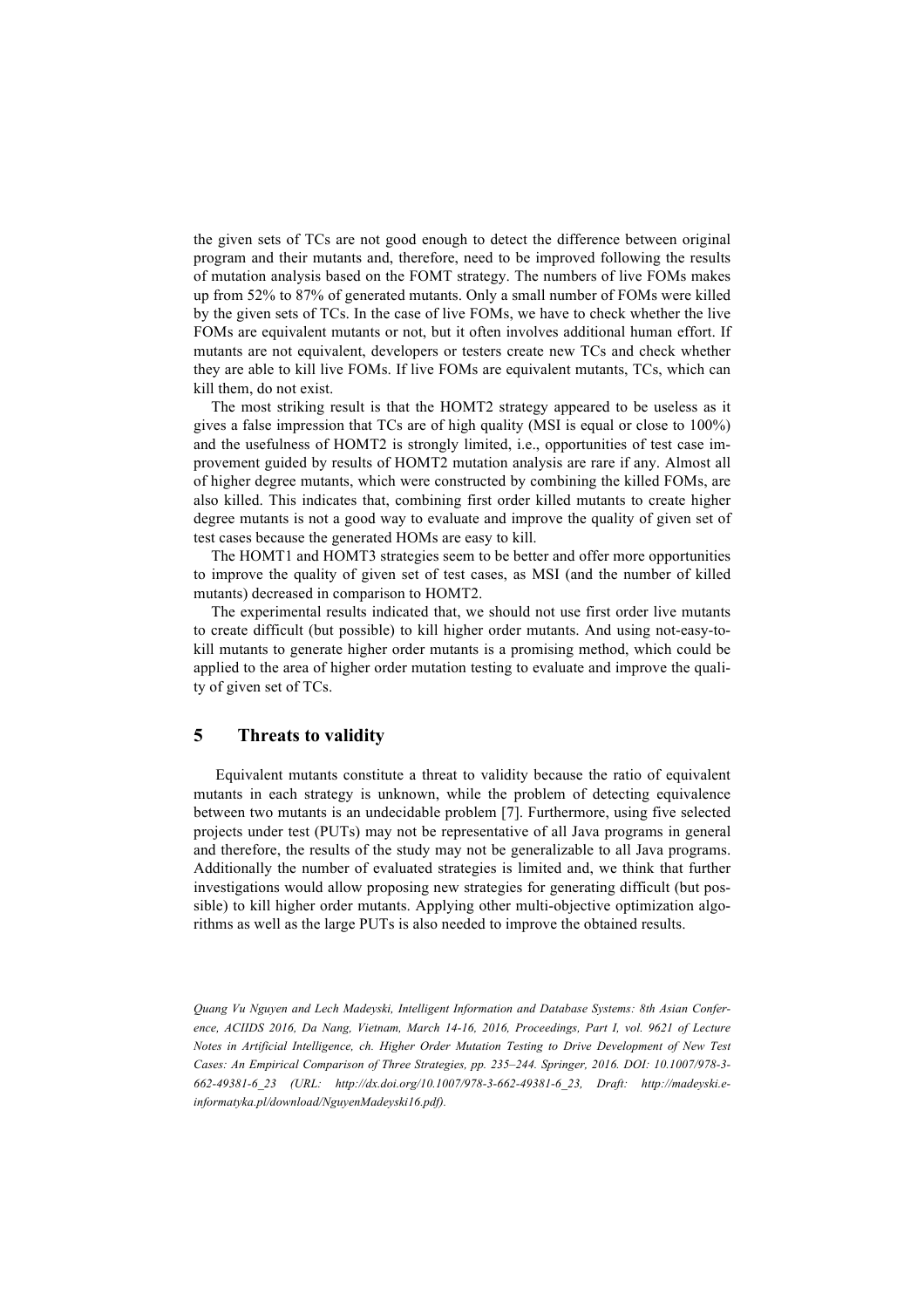## **6 Conclusions and future work**

We applied our objectives and fitness functions to multi-objective optimization algorithms for constructing HOMs from the set of generated FOMs in three ways. In the first one, we used all of the FOMs, in the second one, we used the FOMs, which were killed by at least one TC, while in the third one, we used not-easy-to-kill FOMs. The results indicated that applying multi-objective optimization in the area of higher order mutation testing to generate HOMs could be an interesting complementary approach to FOMT, but the strategy of selecting FOMs to build HOMs is of great importance. The strategy one should absolutely avoid is to build HOMs on a basis of killed FOMs (i.e., HOMT2). The alternative strategies HOMT1 and HOMT3, where HOMs are built on a basis of all FOMs give better results. The obtained results suggest the direction of further investigation, which could be a strategy where HOMs are build, for example, on a basis of live FOMs and/or HOMs of lower degree.

Applying multi-objective optimization algorithms to generate higher order mutants is a promising way for overcoming the limitations of mutation testing [5, 22]. In our previous work [22], the results of our experiment indicated that our approach is able to reduce the generated HOMs compared with FOMs as well as is useful in constructing higher order mutants. In this paper, we shed additional light on usefulness of higher order mutation strategies to drive development of new, high quality test cases.

In further research, we will investigate how process metrics [24, 25], based on development of test cases, combined with product metrics [26], based on mutation testing, can improve software defect prediction models we build in collaboration with our industrial partners [27, 28].

#### **References**

- 1. DeMillo, R.A., Lipton R.J., Sayward, F.G.: Hints on test data selection: help for the practicing programmer. IEEE Computer 11 (4), 34–41 (1978)
- 2. Hamlet, R.G.: Testing programs with the aid of a compiler. IEEE Transactions on Software Engineering SE-3 (4), 279–290 (1977)
- 3. Jia, Y., Harman, M.: Higher order mutation testing. Information and Software Technology 51, 1379–1393 (2009)
- 4. Harman, M., Jia, Y., Langdon, W. B.: A Manifesto for Higher Order Mutation Testing. In: Third International Conf. on Software Testing, Verification, and Validation Workshops, (2010)
- 5. Langdon, W.B., Harman, M., Jia, Y.: Efficient multi-objective higher order mutation testing with genetic programming. Journal of Systems and Software 83 (2010)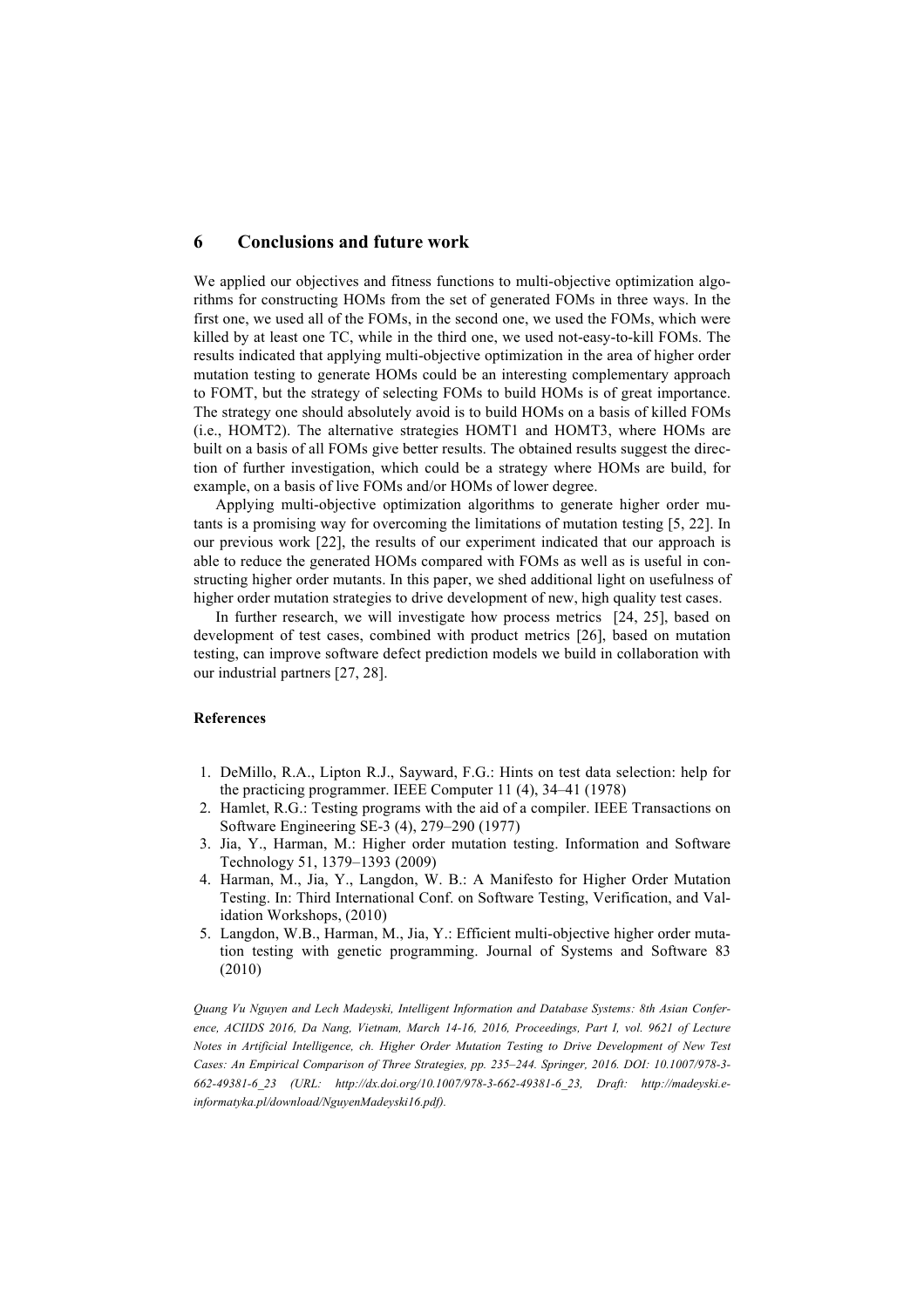- 6. Jia, Y., and Harman, M.: Constructing Subtle Faults Using Higher Order Mutation Testing. In: Proc. Eighth Int'l Working Conf. Source Code Analysis and Manipulation (2008)
- 7. Madeyski, L., Orzeszyna, W., Torkar, R., Józala, M.: Overcoming the Equivalent Mutant Problem: A Systematic Literature Review and a Comparative Experiment of Second Order Mutation. *IEEE Transactions on Software Engineering*, 40 (1), pp. 23-42, 2014. DOI: 10.1109/TSE.2013.44
- 8. Mresa, E.S., Bottaci, L.: Efficiency of mutation operators and selective mutation strategies: An empirical study. Software Testing, Verification and Reliability 9 (4) 205-232 (1999)
- 9. Papadakis, M., Malevris, N.: An empirical evaluation of the first and second order mutation testing strategies. In: Proceedings of the 2010 Third International Conference on Software Testing, Verification, and Validation Workshops, ser. ICSTW'10, IEEE Computer Society, pp. 90–99 (2010)
- 10. Vincenzi, A.M.R., Nakagawa, E.Y., Maldonado, J.C., Delamaro, M.E., Romero, R.A.F: Bayesian-learning based guidelines to determine equivalent mutants. International Journal of Software Engineering and Knowledge Engineering, 12 (6), 675–690 (2002)
- 11. Polo, M., Piattini, M., Garcia-Rodriguez, I.: Decreasing the Cost of Mutation Testing with Second-Order Mutants. Software Testing, Verification, and Reliability 19 (2), 111-131 (2008)
- 12. Nguyen, Q.V., Madeyski, L.: Problems of Mutation Testing and Higher Order Mutation Testing. In Do, T. and Le Thi, H. A. and Nguyen, N. T. (eds.) OCCSAMA 2014, Advanced Computational Methods for Knowledge Engineering, Advances in Intelligent Systems and Computing, vol. 282, pp. 157-172, Springer (2014). DOI: 10.1007/978-3-319-06569-4\_12
- 13. Zhu, H., Hall, P.A.V., May, J.H.R.: Software Unit Test Coverage and Adequacy. ACM Computing Surveys 29 (4), 366-427 (1997)
- 14. Madeyski, L.: On the effects of pair programming on thoroughness and faultfinding effectiveness of unit tests. In: Muench, J. and Abrahamsson, P. (eds.) PROFES 2007, LNCS (Lecture Notes in Computer Science), vol. 4589, pp. 207- 221. Springer, Heidelberg (2007). DOI: 10.1007/978-3-540-73460-4\_20
- 15. Madeyski, L., The impact of pair programming on thoroughness and fault detection effectiveness of unit tests suites. Software Process: Improvement and Practice, 13 (3), 281-295 (2008). DOI: 10.1002/spip.382
- 16. Madeyski, L., The impact of test-first programming on branch coverage and mutation score indicator of unit tests: An experiment. Information and Software Technology, 52 (2), 169-184 (2010). DOI: 10.1016/j.infsof.2009.08.007
- 17. Madeyski, L., Radyk, N.: Judy a mutation testing tool for Java. IET Software 4 (1), 32-42 (2010). DOI: 10.1049/iet-sen.2008.0038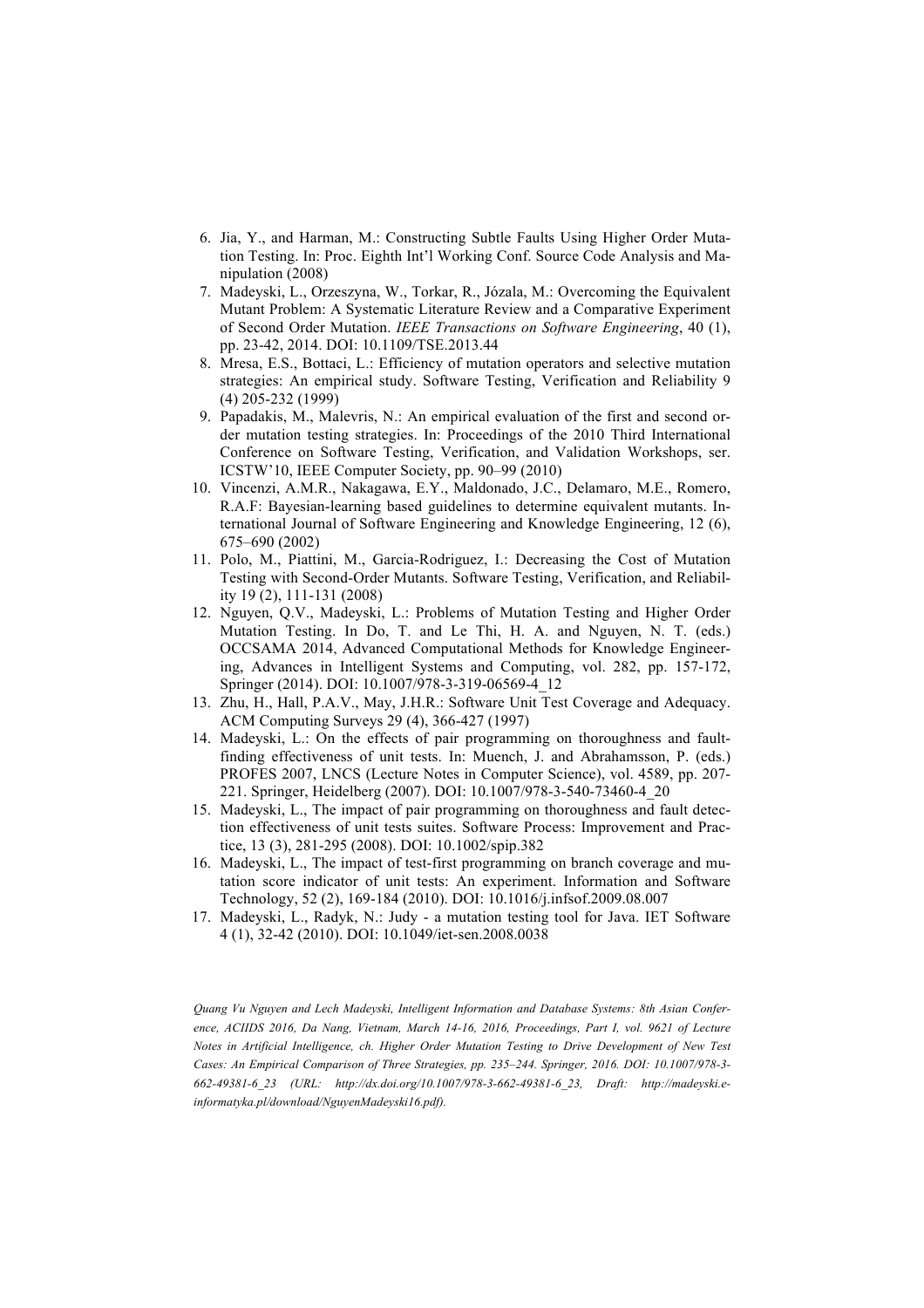- 18. Deb, K., Pratap, A., Agarwal, S., Meyarivan, T.: A Fast and Elitist Multi objective Genetic Algorithm: NSGA-II. IEEE Transactions on Evolutionary Computation 6 (2), 182-197 (2002).
- 19. Deb, K., Jain, H., An Evolutionary Many-Objective Optimization Algorithm Using Reference-Point-Based Nondominated Sorting Approach, Part I: Solving Problems With Box Constraints, IEEE Transactions on Evolutionary Computation, 18 (4), 577-601 (2014).
- 20. Kollat, J.B., Reed, P.M., The Value of Online Adaptive Search: A Performance Comparison of NSGAII, ε-NSGAII and ε-MOEA, Carlos A. Coello Coello, Arturo Hernández Aguirre, Eckart Zitzler (Eds.), Evolutionary Multi-Criterion Optimization, Third International Conference, EMO 2005 Guanajuato, Mexico, March 9-11, 2005.
- 21. Deb, K., Mohan, M., Mishra, S., A Fast Multi-objective Evolutionary Algorithm for Finding Well-Spread Pareto-Optimal Solutions. KenGAL, Report No. 2003002. Indian Institute of Technology, Kanpur, India, 2003.
- 22. Nguyen, Q.V., Madeyski, L.: Searching for Strongly Subsuming Higher Order Mutants by Applying Multi-objective Optimization Algorithm. In: Le Thi, H.A., Nguyen, N.T., Do, T.V. (eds.) Advanced Computational Methods for Knowledge Engineering, Advances in Intelligent Systems and Computing, vol. 358, pp. 391- 402. Springer (2015). DOI: 10.1007/978-3-319-17996-4\_35
- 23. Purushothaman, R., Perry, D.E.: Toward Understanding the Rhetoric of small source code changes. IEEE Transactions on Software Engineering 31(6), 511-526 (2005).
- 24. Madeyski, L., Jureczko, M.: Which process metrics can significantly improve defect prediction models? An empirical study. Software Quality Journal 23(3), 393- 422 (2015). DOI: 10.1007/s11219-014-9241-7
- 25. Jureczko, M., Madeyski, L.: A review of process metrics in defect prediction studies. Metody Informatyki Stosowanej 30(5), 133-145 (2011). http://madeyski.e-informatyka.pl/download/Madeyski11.pdf
- 26. Jureczko, M., Madeyski, L.: Towards identifying software project clusters with regard to defect prediction. In: Proceedings of the 6th International Conference on Predictive Models in Software Engineering (PROMISE '10). ACM, New York, NY, USA, , Article 9, 9:1-9:10. DOI: 10.1145/1868328.1868342
- 27. Madeyski, L., Majchrzak, M.: Software Measurement and Defect Prediction with DePress Extensible Framework. Foundations of Computing and Decision Sciences 39 (4), 249-270 (2014). DOI: 10.2478/fcds-2014-0014
- 28. Hryszko J., Madeyski, L.: Bottlenecks in software defect prediction implementation in industrial projects. Foundations of Computing and Decision Sciences 40 (1), 17-33 (2015). DOI: 10.1515/fcds-2015-0002
- 29. Nguyen, Q.V., Madeyski, L.: Empirical evaluation of multi-objective optimization algorithms searching for higher order mutants. Cybernetics and Systems: An